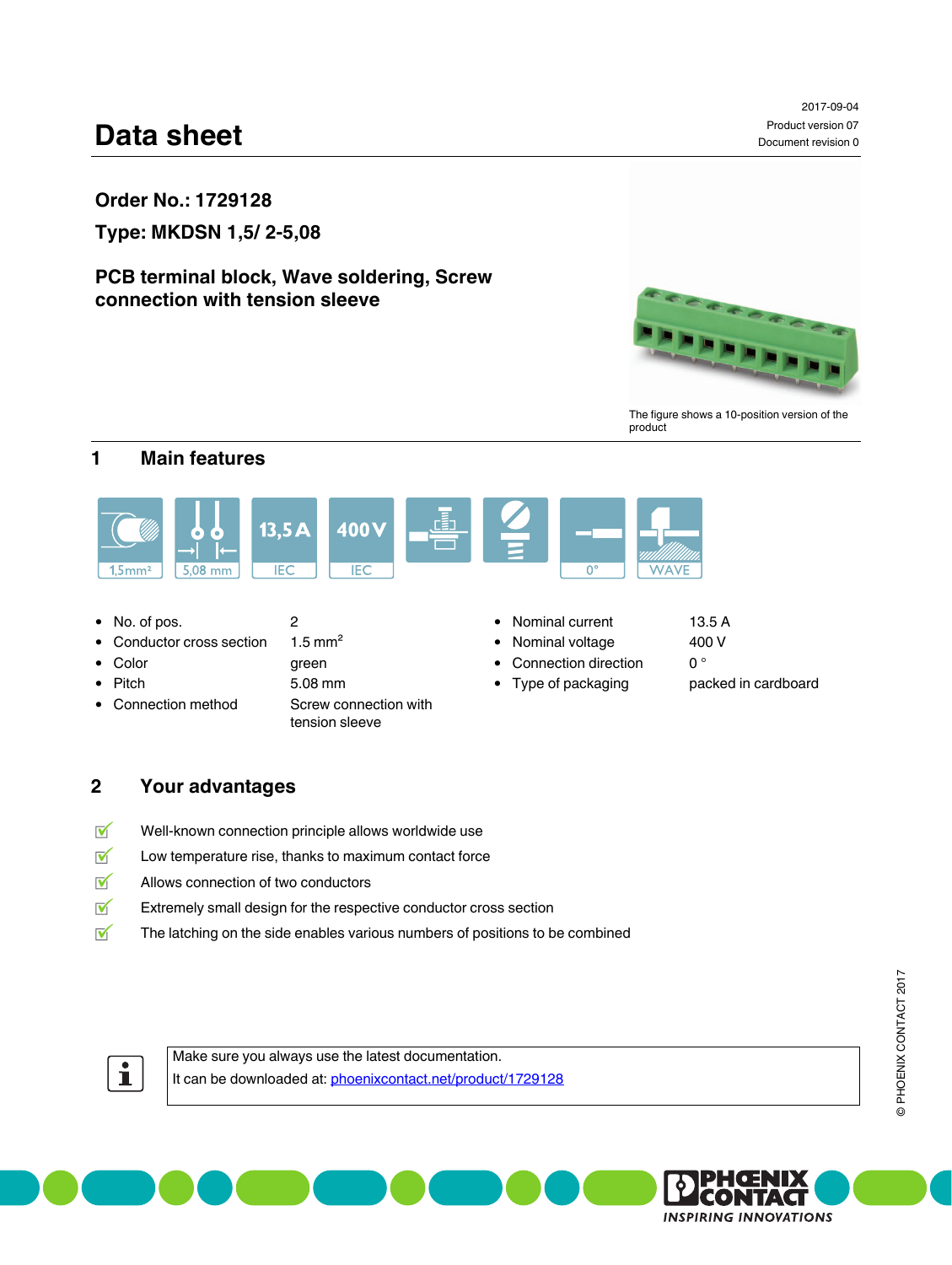<span id="page-1-0"></span>

| 3<br>1 | <b>Table of contents</b>             |
|--------|--------------------------------------|
| 2      |                                      |
| 3      |                                      |
| 4      |                                      |
| 5      | 5.1<br>5.2                           |
| 6      | 6.1<br>6.2                           |
| 7      |                                      |
| 8      |                                      |
| 9      | 9.1<br>9.2                           |
| 10     | 10.1<br>10.2<br>10.3                 |
| 11     | 11.1<br>11.2<br>11.3                 |
| 12     |                                      |
| 13     | 13.1<br>13.2<br>13.4<br>13.5<br>13.6 |
| 14     |                                      |
| 15     |                                      |
| 16     |                                      |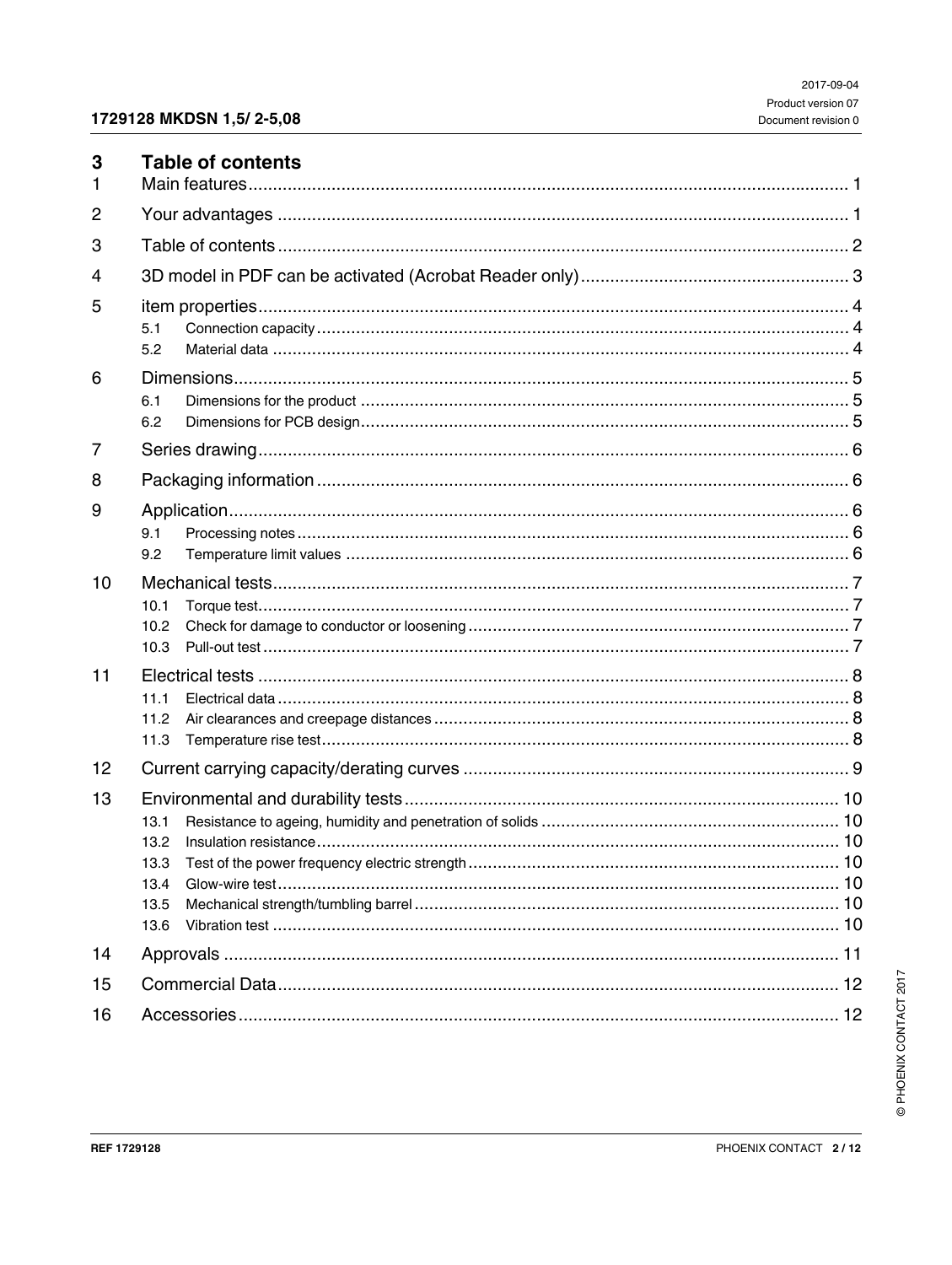# <span id="page-2-0"></span>**4 3D model in PDF can be activated (Acrobat Reader only)**

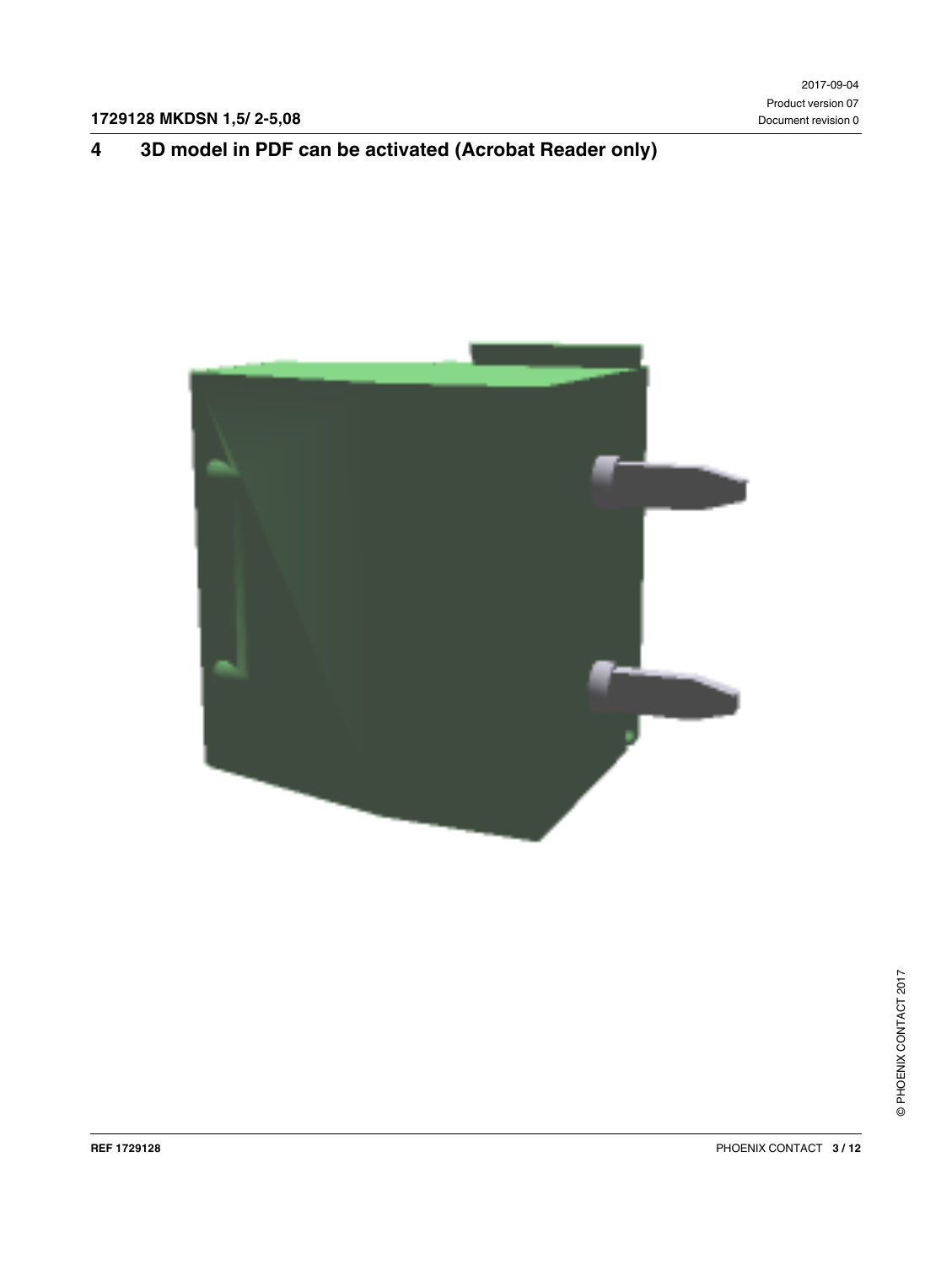# <span id="page-3-0"></span>**5 item properties**

| Order No.             | 1729128                              |
|-----------------------|--------------------------------------|
| Type                  | MKDSN 1,5/2-5,08                     |
| Range of articles     | MKDSN 1,5                            |
| Pitch                 | 5.08 mm                              |
| Number of positions   | 2                                    |
| Connection method     | Screw connection with tension sleeve |
| Drive form screw head | Slotted                              |
| Screw thread          | M3                                   |
| Tightening torque     | 0.5 Nm  0.6 Nm                       |
| Mounting type         | Wave soldering                       |
| Pin layout            | Linear pinning                       |

### <span id="page-3-1"></span>**5.1 Connection capacity**

| Conductor cross section, solid                                                            | 0.14 mm <sup>2</sup> to 1.5 mm <sup>2</sup>  |
|-------------------------------------------------------------------------------------------|----------------------------------------------|
| Conductor cross section, flexible                                                         | 0.14 mm <sup>2</sup> to 1.5 mm <sup>2</sup>  |
| Conductor cross section AWG/kcmil                                                         | 26 to 16                                     |
| 2 conductors with same cross section, solid                                               | 0.14 mm <sup>2</sup> to 0.75 mm <sup>2</sup> |
| 2 conductors with same cross section, stranded                                            | 0.14 mm <sup>2</sup> to 0.75 mm <sup>2</sup> |
| Conductor cross section flexible, with ferrule without plastic sleeve                     | 0.25 mm <sup>2</sup> to 1 mm <sup>2</sup>    |
| Conductor cross section flexible, with ferrule with plastic sleeve                        | 0.25 mm <sup>2</sup> to 1.5 mm <sup>2</sup>  |
| 2 conductors with same cross section, stranded, with ferrule without plastic<br>sleeve    | 0.25 mm <sup>2</sup> to 0.5 mm <sup>2</sup>  |
| 2 conductors with same cross section, stranded, with TWIN ferrules with<br>plastic sleeve | 0.5 mm <sup>2</sup> to 0.75 mm <sup>2</sup>  |
| Cylindrical gauge a x b / diameter                                                        | $2.4$ mm x 1.5 mm / 1.9 mm                   |
| Stripping length                                                                          | 6 mm                                         |

#### <span id="page-3-2"></span>**5.2 Material data**

| Material of metal parts                                           |                                                                         |
|-------------------------------------------------------------------|-------------------------------------------------------------------------|
| Note                                                              | WEEE/RoHS-compliant, whisker-free acc. to IEC 60068-2-82/JEDEC JESD 201 |
| Contact material                                                  | Sn                                                                      |
| Terminal point surface                                            | Ni 1.3 $\mu$ m  3 $\mu$ m, Sn 3 $\mu$ m  5 $\mu$ m                      |
| Soldering area surface                                            | Ni $2 \mu m$ $3 \mu m$ , Sn $5 \mu m$ $7 \mu m$                         |
| Surface characteristics                                           | Tin-plated                                                              |
| Insulating material data                                          | <b>Housing</b>                                                          |
| Insulating material                                               | PA                                                                      |
| CTI according to IEC 60112                                        | 600                                                                     |
| Flammability rating according to UL 94                            | V <sub>0</sub>                                                          |
| Color                                                             | green (6021)                                                            |
| Glow wire flammability index GWFI according to EN 60695-2-12      | 850                                                                     |
| Glow wire ignition temperature GWIT according to EN 60695-2-13    | 775                                                                     |
| Temperature for the ball pressure test according to EN 60695-10-2 | 125 $\degree$ C                                                         |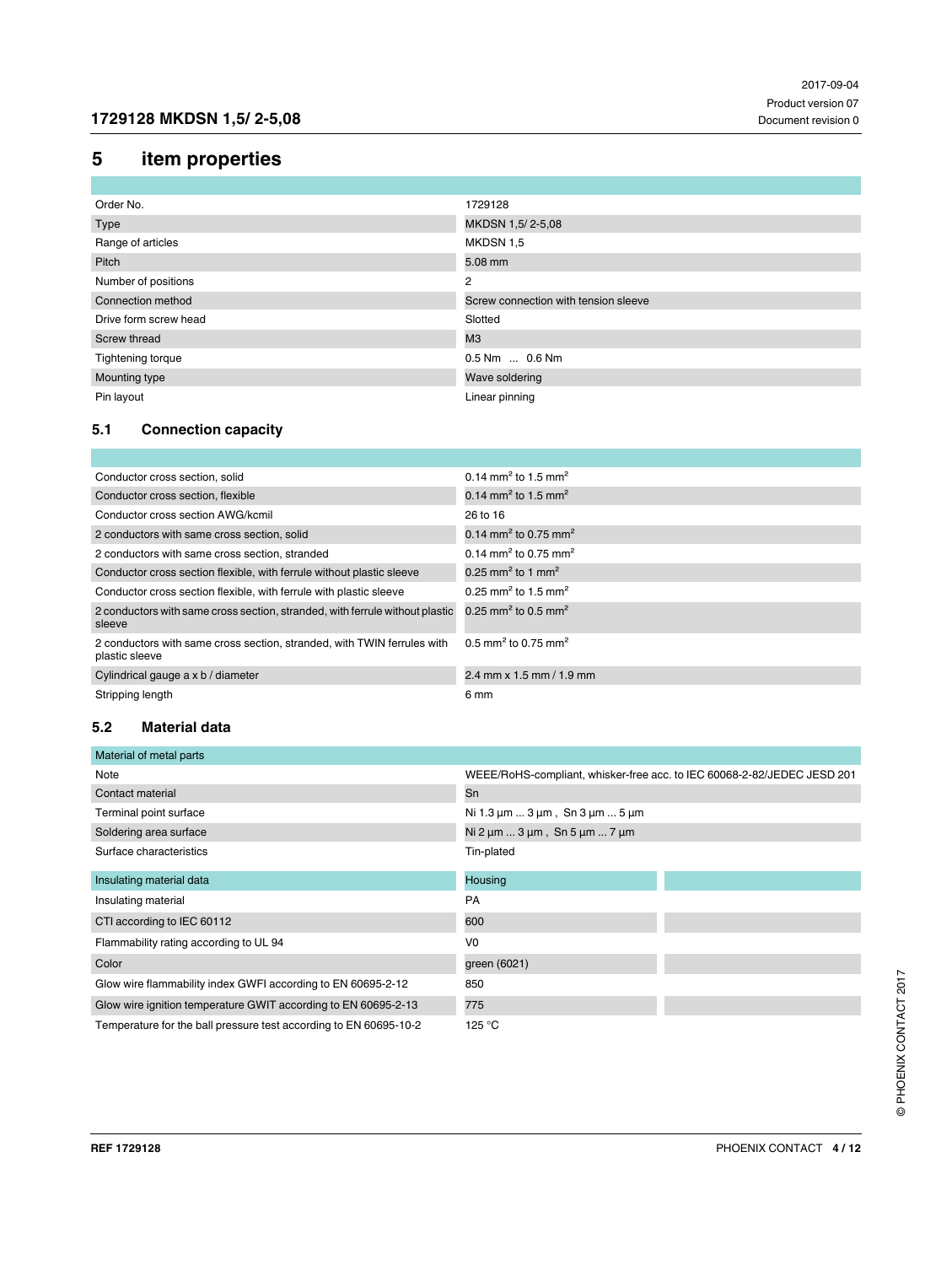# <span id="page-4-0"></span>**6 Dimensions**

### <span id="page-4-1"></span>**6.1 Dimensions for the product**

| Length                      | $8.1 \text{ mm}$ |
|-----------------------------|------------------|
| Width                       | 10.16 mm         |
| Height (without solder pin) | $10 \text{ mm}$  |
| Total height                | $13.5$ mm        |
| Solder pin [P]              | $3.5 \text{ mm}$ |
| Dimension a                 | 5.08 mm          |

### <span id="page-4-2"></span>**6.2 Dimensions for PCB design**

| Hole<br>e diameter | 3 mm |
|--------------------|------|
| Din                | 1 mm |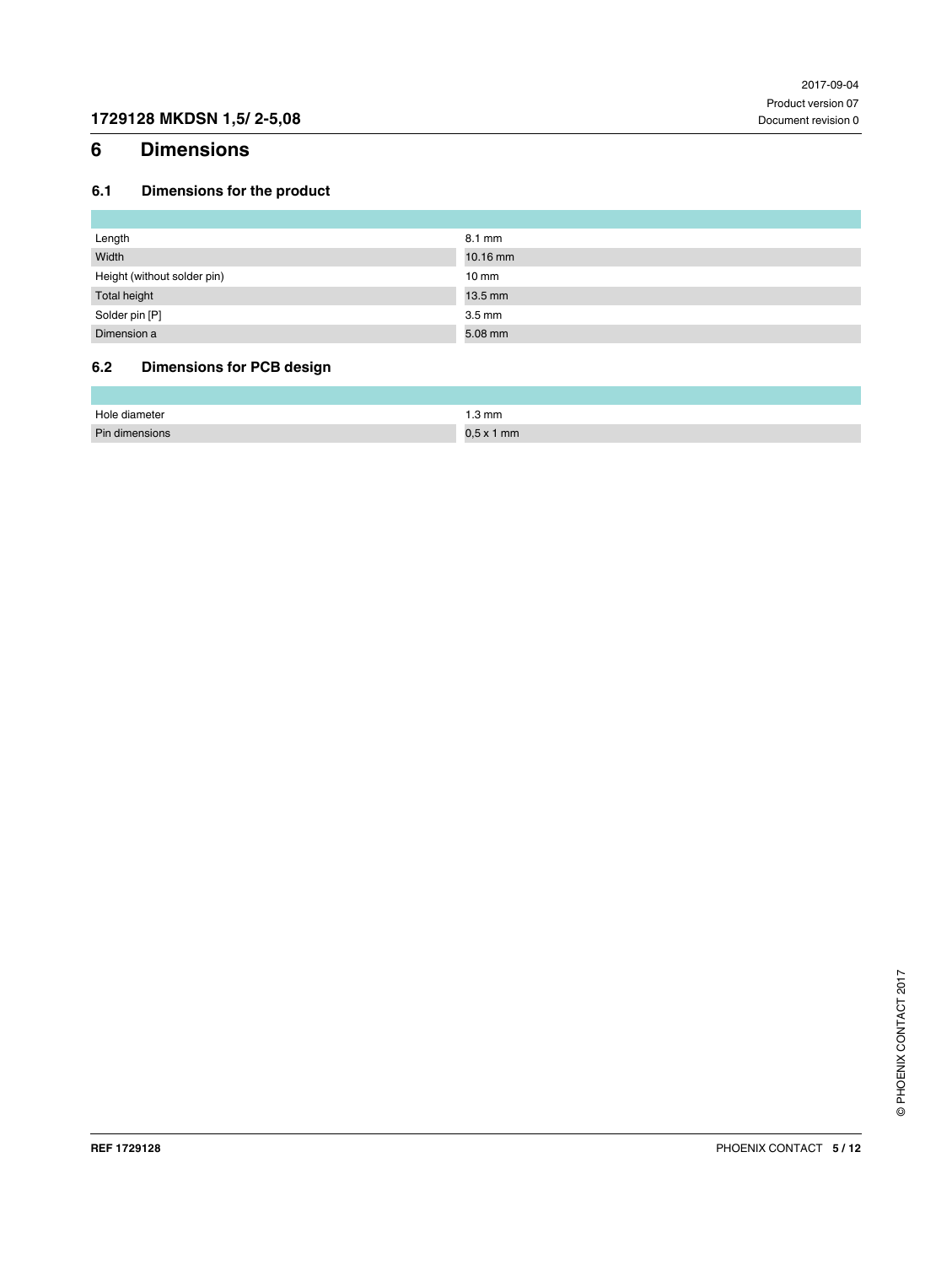# <span id="page-5-0"></span>**7 Series drawing**

# <span id="page-5-1"></span>**8 Packaging information**

| Type of packaging  | packed in cardboard |
|--------------------|---------------------|
| Pieces per package | 250                 |

# <span id="page-5-2"></span>**9 Application**

### <span id="page-5-3"></span>**9.1 Processing notes**

| Process       | Wave soldering                   |
|---------------|----------------------------------|
| Specification | Following IEC 61760-1:2006-04    |
| Specification | Following IEC 60068-2-54:2006-04 |

#### <span id="page-5-4"></span>**9.2 Temperature limit values**

| Ambient temperature (storage/transport) | $-40\,^{\circ}\text{C}$ 70 $^{\circ}\text{C}$                      |
|-----------------------------------------|--------------------------------------------------------------------|
| Ambient temperature (assembly)          | -5 °C  100 °C ⊬                                                    |
| Ambient temperature (operation)         | -40 °C (Depending on the current carrying capacity/derating curve) |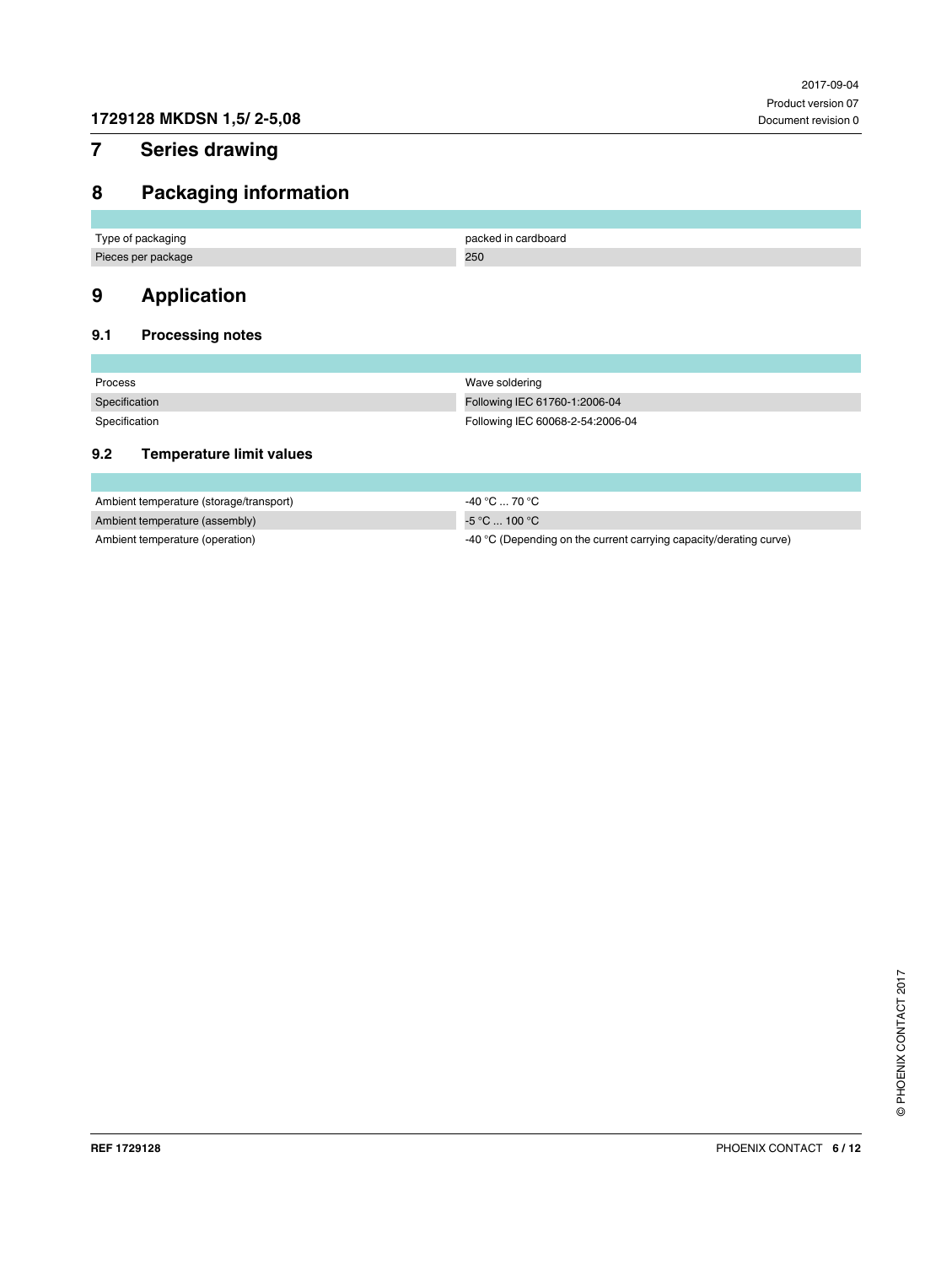# <span id="page-6-0"></span>**10 Mechanical tests**

### <span id="page-6-1"></span>**10.1 Torque test**

| Specification     | IEC 60998-2-1:2002-12 |
|-------------------|-----------------------|
| Result            | Test passed           |
| Screw thread      | M <sub>3</sub>        |
| Tightening torque | 0.5 Nm to 0.6 Nm      |

### <span id="page-6-2"></span>**10.2 Check for damage to conductor or loosening**

| Specification | C 60998-2-1:2002-12 |
|---------------|---------------------|
| Result        | est passed          |

#### <span id="page-6-3"></span>**10.3 Pull-out test**

| Specification                                                      | IEC 60998-2-1:2002-12                      |
|--------------------------------------------------------------------|--------------------------------------------|
| Result                                                             | Test passed                                |
| Conductor cross section/conductor type/tractive force actual value | 0.14 mm <sup>2</sup> / solid / $> 10 N$    |
| Conductor cross section/conductor type/tractive force actual value | 0.14 mm <sup>2</sup> / stranded $/$ > 10 N |
| Conductor cross section/conductor type/tractive force actual value | 1.5 mm <sup>2</sup> / solid / $> 40$ N     |
| Conductor cross section/conductor type/tractive force actual value | 1.5 mm <sup>2</sup> / stranded $/$ > 40 N  |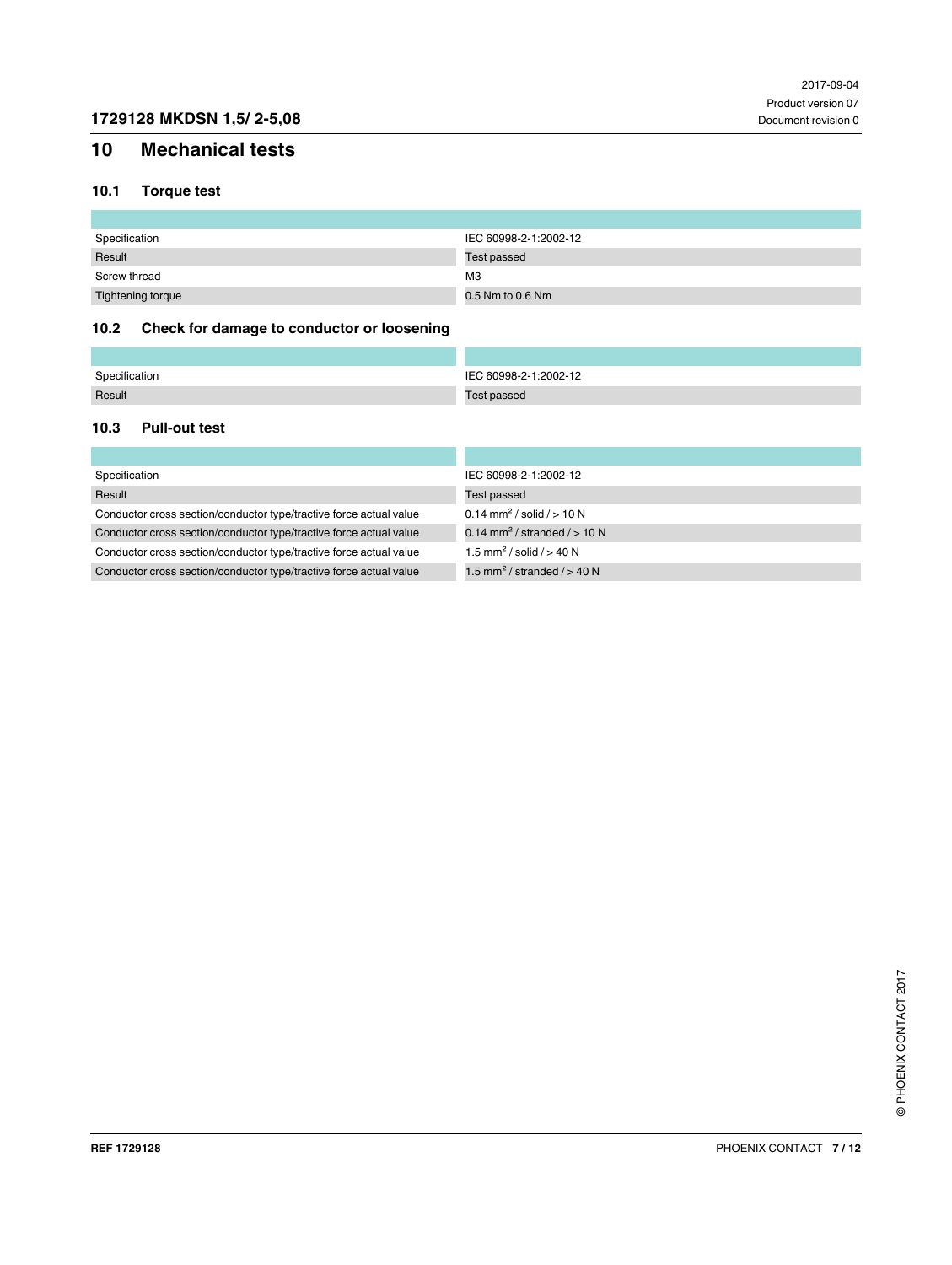# <span id="page-7-0"></span>**11 Electrical tests**

#### <span id="page-7-1"></span>**11.1 Electrical data**

| Rated current / conductor cross section | 13.5 A / 1.5 mm <sup>2</sup> |
|-----------------------------------------|------------------------------|
| Rated insulation voltage (III/2)        | 400 V                        |
| Rated surge voltage (III/2)             | 4 kV                         |
| Contact resistance                      | 1.5 m $\Omega$               |
| Degree of pollution                     |                              |

### <span id="page-7-2"></span>**11.2 Air clearances and creepage distances**

| Specification                                                     | IEC 60664-1:2007-04                                   |                  |                  |  |
|-------------------------------------------------------------------|-------------------------------------------------------|------------------|------------------|--|
| Mains type                                                        | unearthed mains                                       |                  |                  |  |
| Insulating material group                                         |                                                       |                  |                  |  |
| Comparative tracking index (IEC 60112:2003-01)                    | CTI 600                                               |                  |                  |  |
| Rated insulation voltage                                          | 250 V                                                 | 400 V            | 630 V            |  |
| Rated surge voltage                                               | 4 <sub>kV</sub>                                       | 4 <sub>kV</sub>  | 4 <sub>kV</sub>  |  |
| Degree of pollution                                               | 3                                                     | 2                | $\overline{2}$   |  |
| Overvoltage category                                              | Ш                                                     | Ш                | $\mathsf{I}$     |  |
| Minimum clearance case A (inhomogeneous field)                    | 3 mm                                                  | $3 \, \text{mm}$ | 3 mm             |  |
| Minimum value of the creepage path requirement in acc. with table | $3.2 \text{ mm}$                                      | $2 \text{ mm}$   | $3.2 \text{ mm}$ |  |
| Note on connection cross section                                  | With connected conductor 1.5 mm <sup>2</sup> (solid). |                  |                  |  |
| <b>Note</b>                                                       |                                                       |                  |                  |  |

#### <span id="page-7-3"></span>**11.3 Temperature rise test**

| Specification                                         | IEC 60998-1:2002-12                   |
|-------------------------------------------------------|---------------------------------------|
| Result                                                | Test passed                           |
| Requirement temperature-rise test                     | Increase in temperature $\leq$ 45 K   |
| Conductor cross section/test current/temperature rise | 1.5 mm <sup>2</sup> / 13.5 A / 29 K   |
|                                                       |                                       |
|                                                       |                                       |
| Specification                                         | Following IEC 60512-5-2:2002-02       |
| Result                                                | Test passed                           |
| Conductor cross section/test current/temperature rise | $1.5$ mm <sup>2</sup> / 13.5 A / 30 K |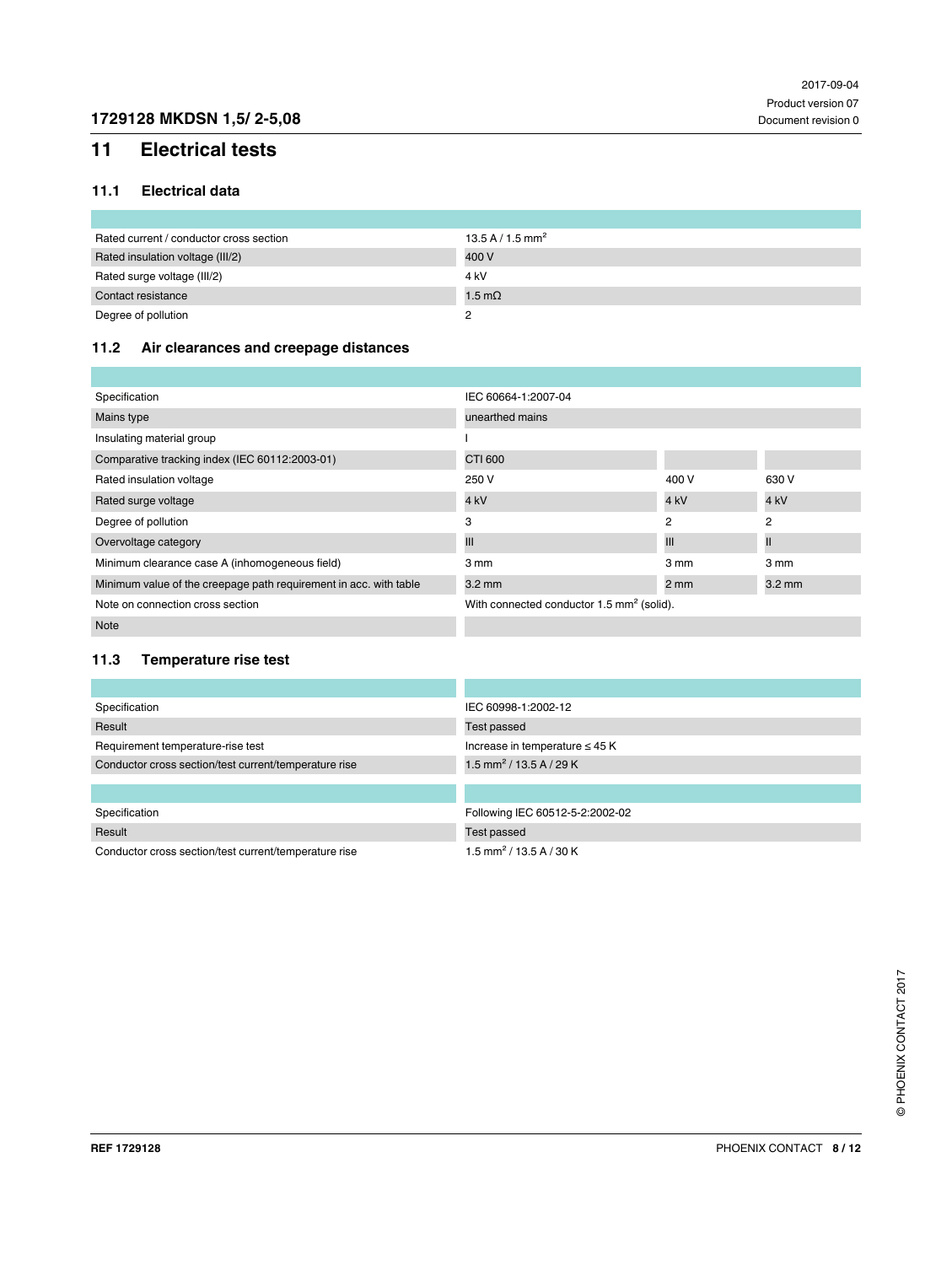# <span id="page-8-0"></span>**12 Current carrying capacity/derating curves**

| Specification           | IEC 60512-5-2:2002-02 |
|-------------------------|-----------------------|
| <b>Reduction factor</b> |                       |
| Number of positions     |                       |

#### **Type: MKDSN 1,5/5 Test following DIN EN 60512-5-2:2003-01 Reduction factor = 1 No. of pos.:5**

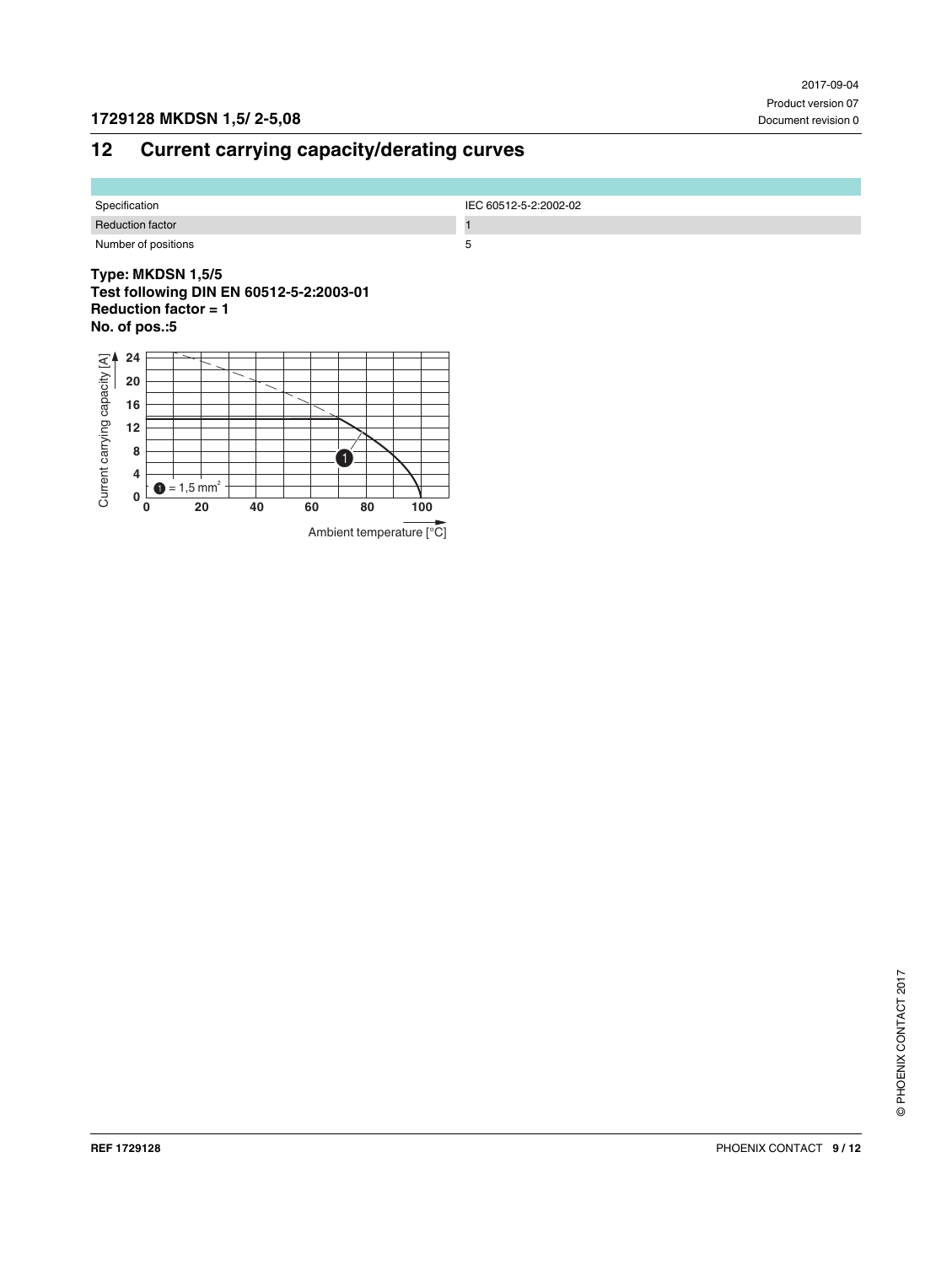# <span id="page-9-0"></span>**13 Environmental and durability tests**

### <span id="page-9-1"></span>**13.1 Resistance to ageing, humidity and penetration of solids**

| Specification | IEC 60998-1:2002-12 |
|---------------|---------------------|
| Result        | Test passed         |
| Dry heat      | 168 h/100°C         |
| Damp heat     | 48 h/30 °C/92 %     |

#### <span id="page-9-2"></span>**13.2 Insulation resistance**

| Specification                                | IEC 60998-1:2002-12 |
|----------------------------------------------|---------------------|
| Result                                       | Test passed         |
| Insulation resistance, neighboring positions | 10 $^9$ Ω           |

#### <span id="page-9-3"></span>**13.3 Test of the power frequency electric strength**

| Specification                              | IEC 60998-1:2002-12 |
|--------------------------------------------|---------------------|
| Result                                     | Test passed         |
| Test voltage between neighboring positions | $3.5$ kV            |

#### <span id="page-9-4"></span>**13.4 Glow-wire test**

| Specification    | IEC 60998-1:2002-12 |
|------------------|---------------------|
| Result           | Test passed         |
| Temperature      | 850 °C              |
| Time of exposure | 5 s                 |

#### <span id="page-9-5"></span>**13.5 Mechanical strength/tumbling barrel**

| Specification         | IEC 60998-1:2002-12 |
|-----------------------|---------------------|
| Result                | Test passed         |
| Height of fall        | 50 cm               |
| Number of drop cycles | 50                  |

#### <span id="page-9-6"></span>**13.6 Vibration test**

| IEC 60068-2-6:1995-03                                                                                                                          |  |  |  |
|------------------------------------------------------------------------------------------------------------------------------------------------|--|--|--|
| Test passed                                                                                                                                    |  |  |  |
| $10 - 150 - 10$ Hz                                                                                                                             |  |  |  |
| 1 octave/min                                                                                                                                   |  |  |  |
| $0.35$ mm (10 - 60.1 Hz)                                                                                                                       |  |  |  |
| 5 g (60.1 - 150 Hz)                                                                                                                            |  |  |  |
| 2.5h                                                                                                                                           |  |  |  |
| X-, Y- and Z-axis                                                                                                                              |  |  |  |
|                                                                                                                                                |  |  |  |
|                                                                                                                                                |  |  |  |
| IEC 61032:1997-12                                                                                                                              |  |  |  |
| unenclosed basic insulation - protected against finger contact with IP20 test fin-<br>ger in acc. with IEC 60529 when connected, above the PCB |  |  |  |
|                                                                                                                                                |  |  |  |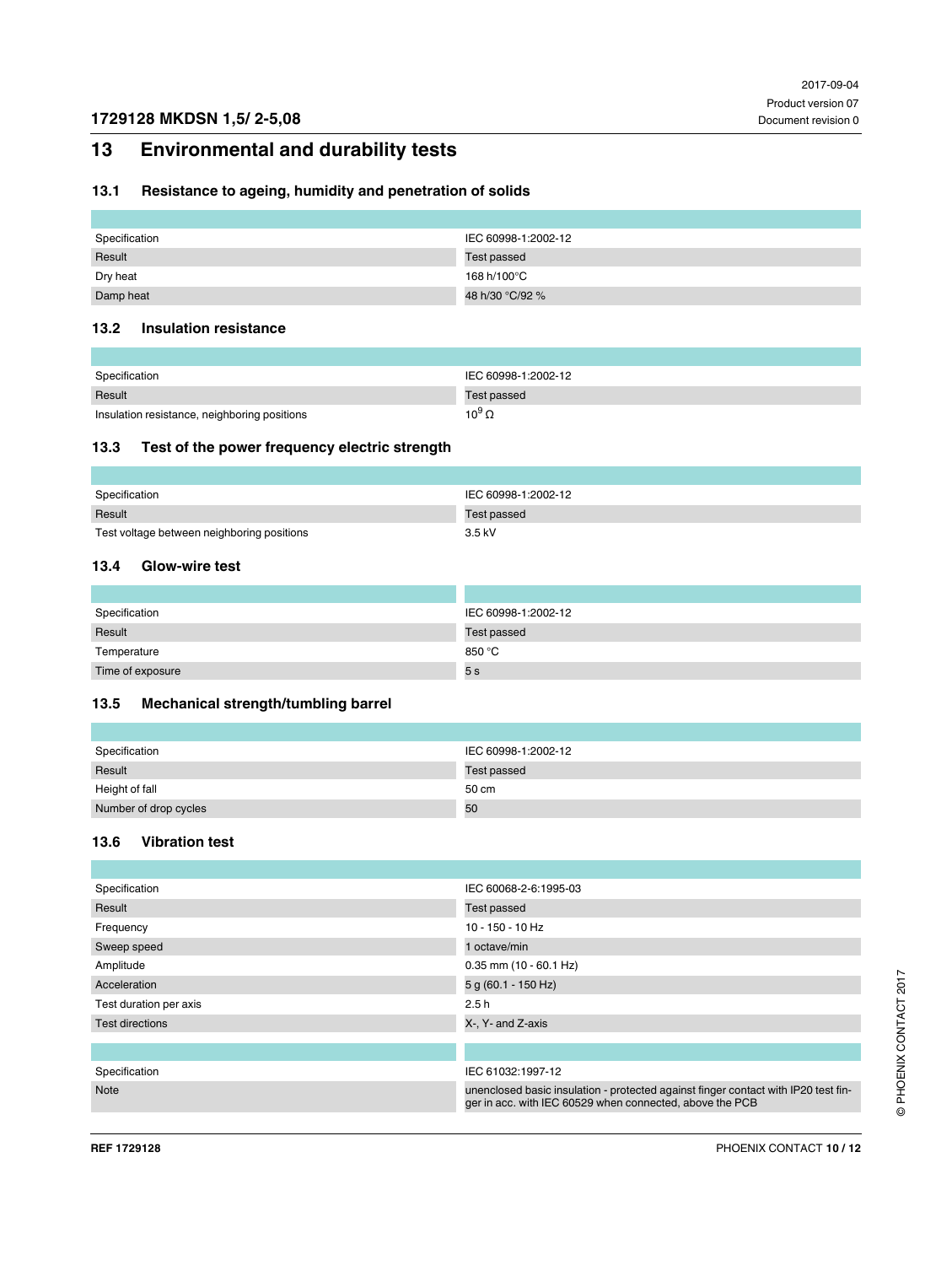# <span id="page-10-0"></span>**14 Approvals**

| $CSA \times$               |           |           |  |
|----------------------------|-----------|-----------|--|
| Use group                  | B         | D         |  |
| mm <sup>2</sup> /AWG/kcmil | $28 - 14$ | $28 - 14$ |  |
| Voltage                    | 150 V     | 300 V     |  |
| Current                    | 10 A      | 10A       |  |
|                            |           |           |  |
| $SEV \n\leq R$             |           |           |  |
| mm <sup>2</sup> /AWG/kcmil | 1.5       |           |  |
| Voltage                    | 250 V     |           |  |
| Current                    | 13.5 A    |           |  |
|                            |           |           |  |
| <b>CCA</b>                 |           |           |  |

IECEE CB Scheme CB

RS<sup>®</sup>

# EAC HI

| cULus Recognized . <sup>51</sup> |           |           |
|----------------------------------|-----------|-----------|
| Use group                        | B         | D         |
| mm <sup>2</sup> /AWG/kcmil       | $30 - 14$ | $30 - 14$ |
| Voltage                          | 300 V     | 300 V     |
| Current                          | 10A       | 10A       |
| <b>CCA</b>                       |           |           |
|                                  |           |           |
| mm <sup>2</sup> /AWG/kcmil       | 1.5       |           |
| Voltage                          | 250 V     |           |
| Current                          | 13.5 A    |           |
| <b>IECEE CB Scheme</b> CB        |           |           |
| mm <sup>2</sup> /AWG/kcmil       | 1.5       |           |
| Voltage                          | 250 V     |           |
| Current                          | 13.5 A    |           |
| DNV GL                           |           |           |